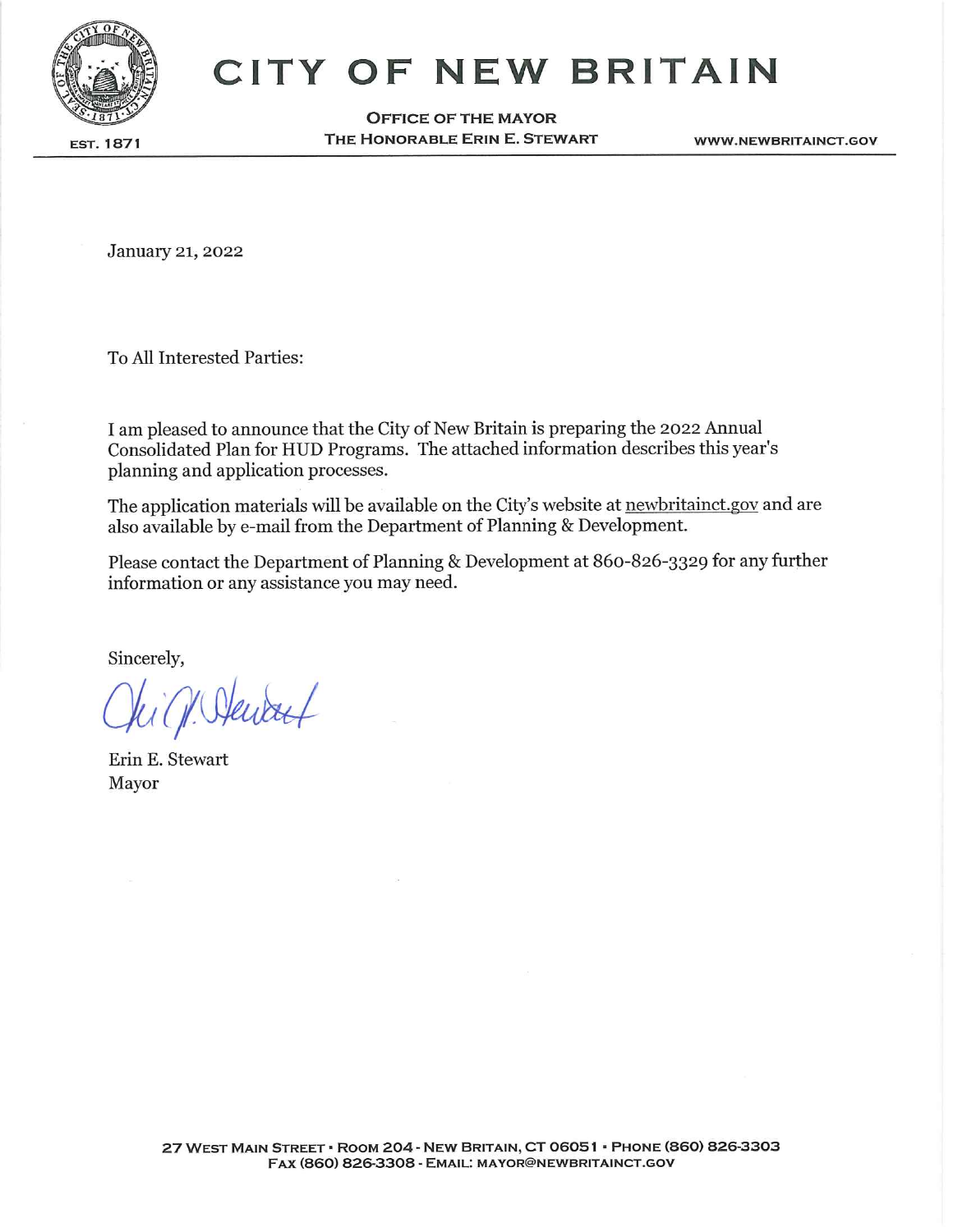## **New Britain Consolidated Plan for HUD Programs**

# **Eligible Activities**

All projects and programs must advance one or more of the Goals outlined in the City's 2020-2024 Consolidated Plan. This Plan can be located here: [2020-2024 Consolidated Plan](../../2020%20Con%20Plan/Con%20Plan%20Document/2020%20Con%20Plan%205%20Year%20Plan%20Only.pdf)

## **Community Development Block Grant Program**

- Acquisition of Real
- Property Disposition of Real Property
- Public Facilities & Improvements
- Clearance & Demolition
- Public Services Interim Assistance Relocation
- Privately owned utilities
- Rehabilitation and Preservation
	- Residential, commercial, or industrial buildings
- Code Enforcement
- EconomicDevelopment
- Construction of Housing and Homeownership Assistance

In addition to these basic eligibility categories, funds may be used, subject to specific criteria, for: Construction of Housing; Microenterprise Assistance; Special Activities by Community-Based Development Organizations; Technical Assistance for organizational capacity building; Planning and Program Administration.

**National Objective Criteria**: All activities funded under the Community Development Block Grant Program must provide a benefit to low- or moderate-income persons, or must prevent or eliminate slums or blight. An activity can benefit low- or moderate-income persons either on an area basis, on a direct basis or by the creation or retention of jobs.

**Ineligible activities include**: Buildings used for the general conduct of government, general government expenses, political activities, the purchase of construction equipment or furnishings, operating and maintenance expenses, and income payments to persons for food, clothing, housing or utilities.

## **HOME Program**

- Housing Construction and Rehabilitation (including acquisition, demolition and related costs)
- Tenant Assistance
- Homeownership Assistance
- Housing Development by Community Housing Development Organizations

## **Emergency Solutions Grant Program**

- Rehabilitation or conversion of buildings for use as emergency shelters for the homeless
- Payment of certain expenses related to operating emergency shelters
- Essential services related to emergency shelters and street outreach for the homeless
- Homelessness prevention and rapid re-housing activities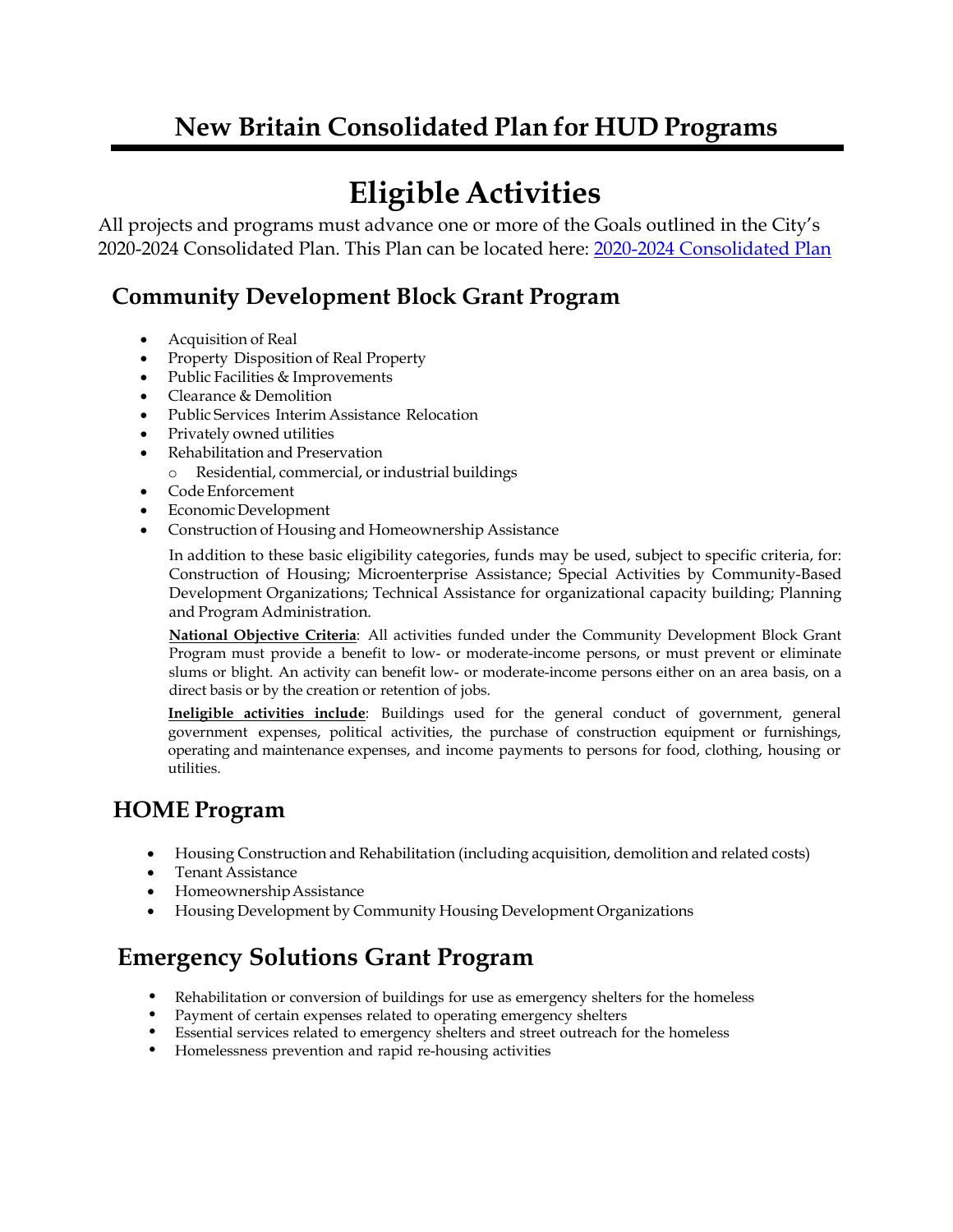## **New Britain Consolidated Plan for HUD Programs**

## **INSTRUCTIONS FOR SUBMITTING A PROPOSAL**

The City of New Britain receives funds each year from the Department of Housing and Urban Development (HUD), under the Community Development Block Grant, HOME, and Emergency Solutions Grant Programs. To propose activities for funding under these programs, applicants should prepare a Proposal containing the components listed below. If you are requesting funds for more than one project, submit a separate Proposal for each project.

**APPLICATION FORM -** Complete the attached Application Form. *A PROJECT SUMMARY MUST BE LIMITED TO THE SPACE PROVIDED.*

**BUDGET FORMS -** Complete the attached Budget Forms. For physical improvement projects, substitute Budget Form Page 1 with any appropriate format that specifies the construction phases and/or components of the entire project and the estimated cost for each. Please include an estimated timeline for work to commence and be completed.

**PROPOSAL NARRATIVE -** Refer to the attached Proposal Narrative Instructions. The narrative must respond to each section in the instructions.

**CONFLICT OF INTEREST** – Complete the attached Certification, Disclosure and Required Attachment form.

#### *Policies and Guidelines adopted for all submissions beginning with FY 2017:*

- No CDBG Public Service grant application will be considered for less than \$10,000.
- No CDBG Public Service grant will be awarded for less than \$10,000.
- The HUD prescribed cap of 15% of Community Development Block Grant funds allocated to Public Service activities will be strictly adhered to.
- No project having received three successive years of funding will be allowed to reapply without taking at least a one-year hiatus. Additionally, within the three successive years all applicants must demonstrate a quantifiable increase in the level of service from year to year.
- Construction project funding will be limited to those projects that are "**shovel ready**" and require CDBG or HOME funds to fill a gap in existing funding.
- No multi-year project funding will be considered.

*Incomplete proposals will not be accepted. To be considered complete,* a proposal must contain the required components of the application package, completed in full.

Applicants may be requested to provide additional information during review of proposals by the City of New Britain.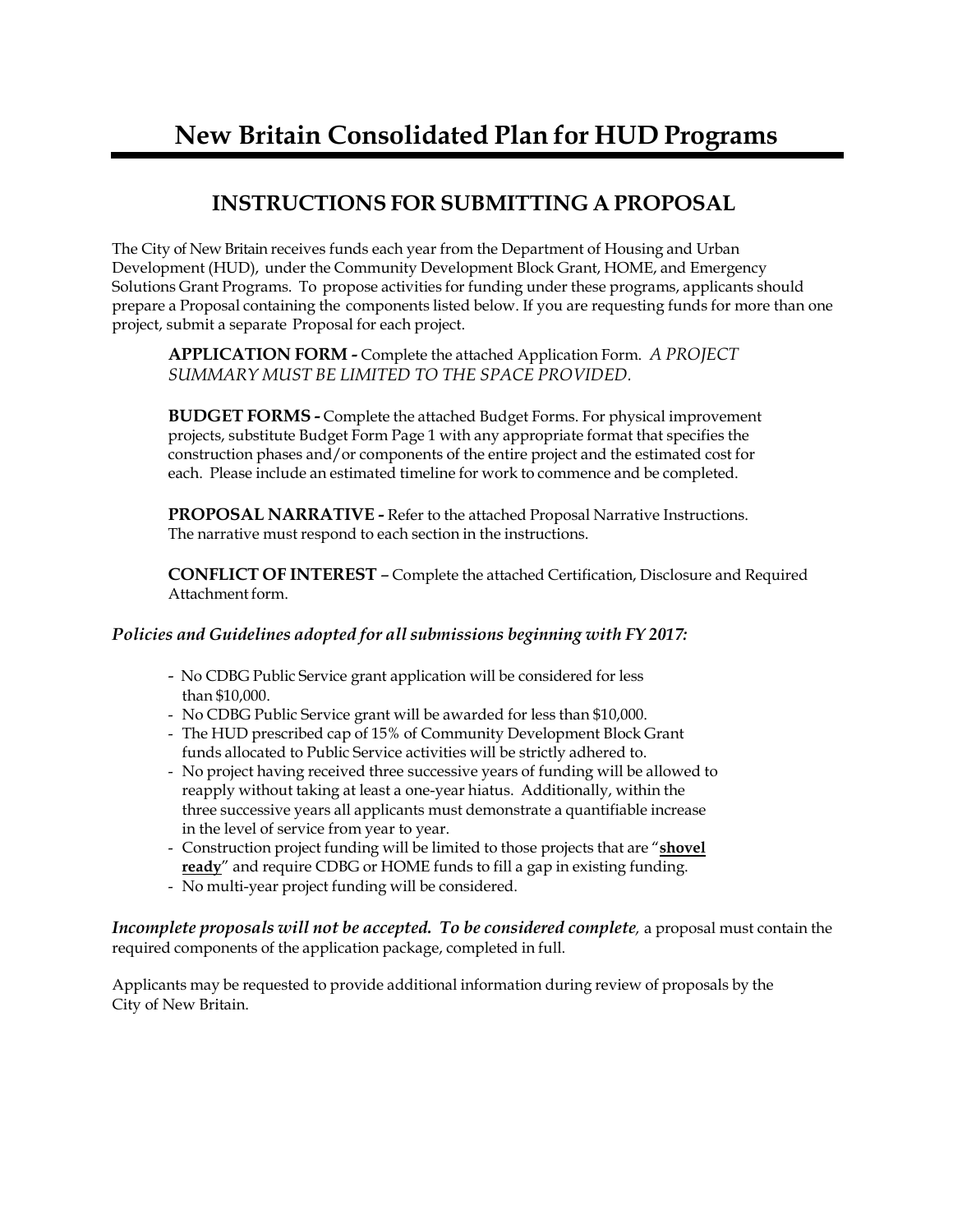## **New Britain Consolidated Plan for HUD Programs**

#### **INSTRUCTIONS FOR SUBMITTING A PROPOSAL - Cont.**

### **--** *APPLICATION DEADLINE --*

*To be considered timely,* a proposal must be submitted to the Department of Planning & Development (DPD), Room 311 in City Hall, no later than 4:00 p.m. on February 18, 2022. Proposals may be hand-delivered, mailed, or e-mailed to [scott.williams@newbritainct.gov.](mailto:scott.williams@newbritainct.gov)

**Late proposals will not be accepted.**

Submit completed proposals to:

#### **Department of Planning & Development City of New Britain Room 311, City Hall, 27 West Main Street**

**New Britain, CT 06051-4235**

#### **--** *TECHNICAL ASSISTANCE -***-**

Applicants who need assistance in determining project eligibility are encouraged to contact the DPD Office of the City of New Britain at (860)826-3329 early in the proposal solicitation cycle to obtain assistance.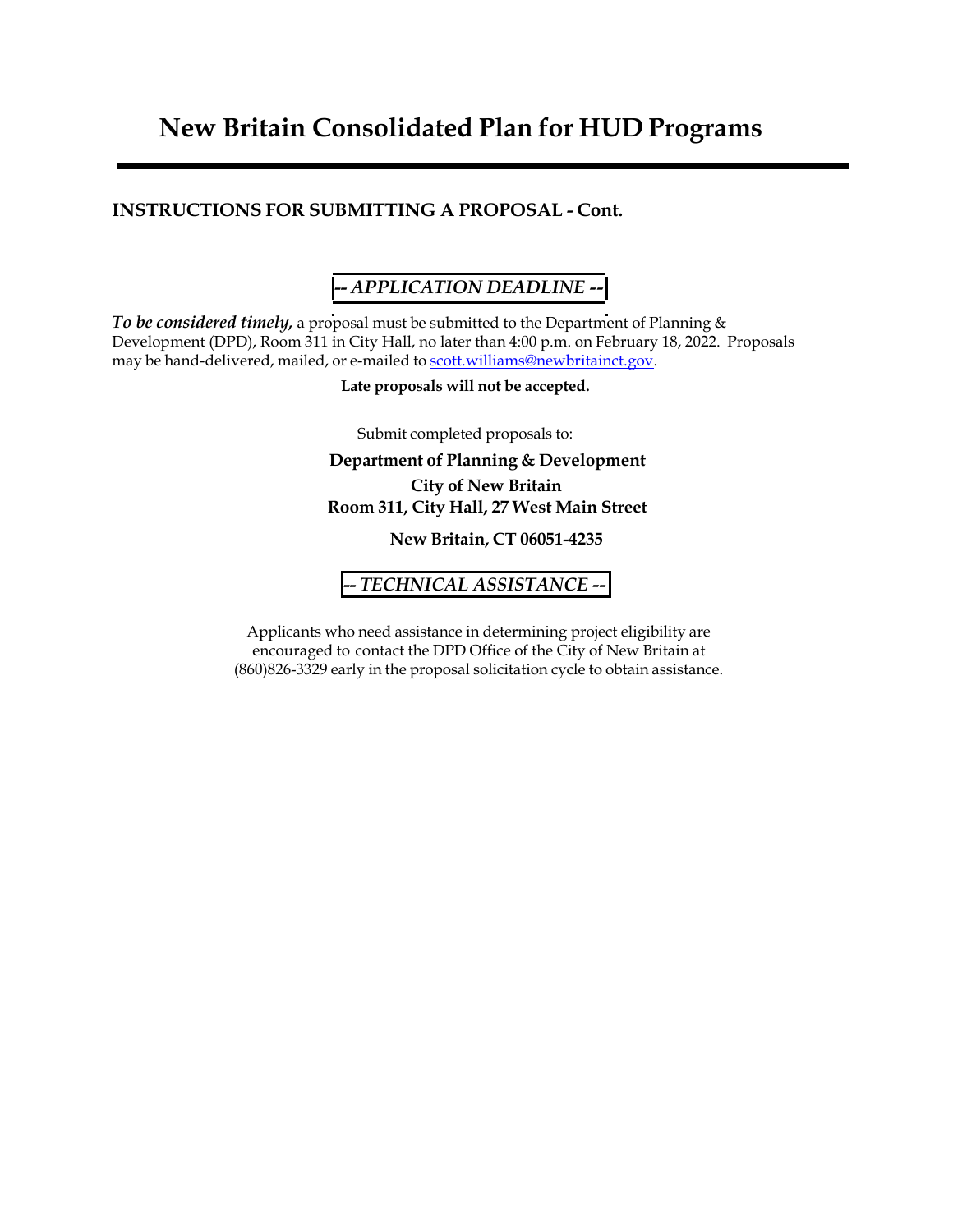# *SPECIALINSTRUCTIONS FOR CONSTRUCTION PROJECTS*

**Only projects that are "shovel-ready" and have all other funding sources in place should be submitted for funding consideration. Please include an estimated project timeline.**

**The following requirements should be taken into consideration in your selection of projects and your preparation of construction budgets for Public Facilities & Improvements and Rehabilitation activities:**

- **1. Construction projects are subject to a variety of Federal, State and Municipal laws, statutes, rules and regulations, including City Zoning Ordinances, the State Building and Fire Safety Codes, the Federal Labor Standards/Davis-Bacon Prevailing Wages and the Federal Environmental Review process.**
- **2. Construction budgets should anticipate the following:**
	- **a) Davis-Bacon Wages may increase project costs by 30-40%.**
	- **b) Bonds (Bid, Performance, Labor and Material) are required for projects exceeding \$150,000 and may also be required for smaller projects.**
	- **c) Depending upon the scope of the project, the age of the building, and the type of building materials, environmental testing fees, and resulting mitigation measures may be necessary.**
	- **d) Insurance is required for all construction projects.**
	- **e) City permit fees will not be waived.**
- **3. Construction projects are subject to the Federal/OMB procurement requirements.**
- **4. Work on the project may not commence without explicit approval of the Department of Planning & Development.**
- **5. Payment is generally on a reimbursement basis provided that an executed funding agreement is in place, and the project is in compliance with all terms/conditions of that agreement. Expenditures incurred prior to the effective date of the HUD allocation will be ineligible for reimbursement.**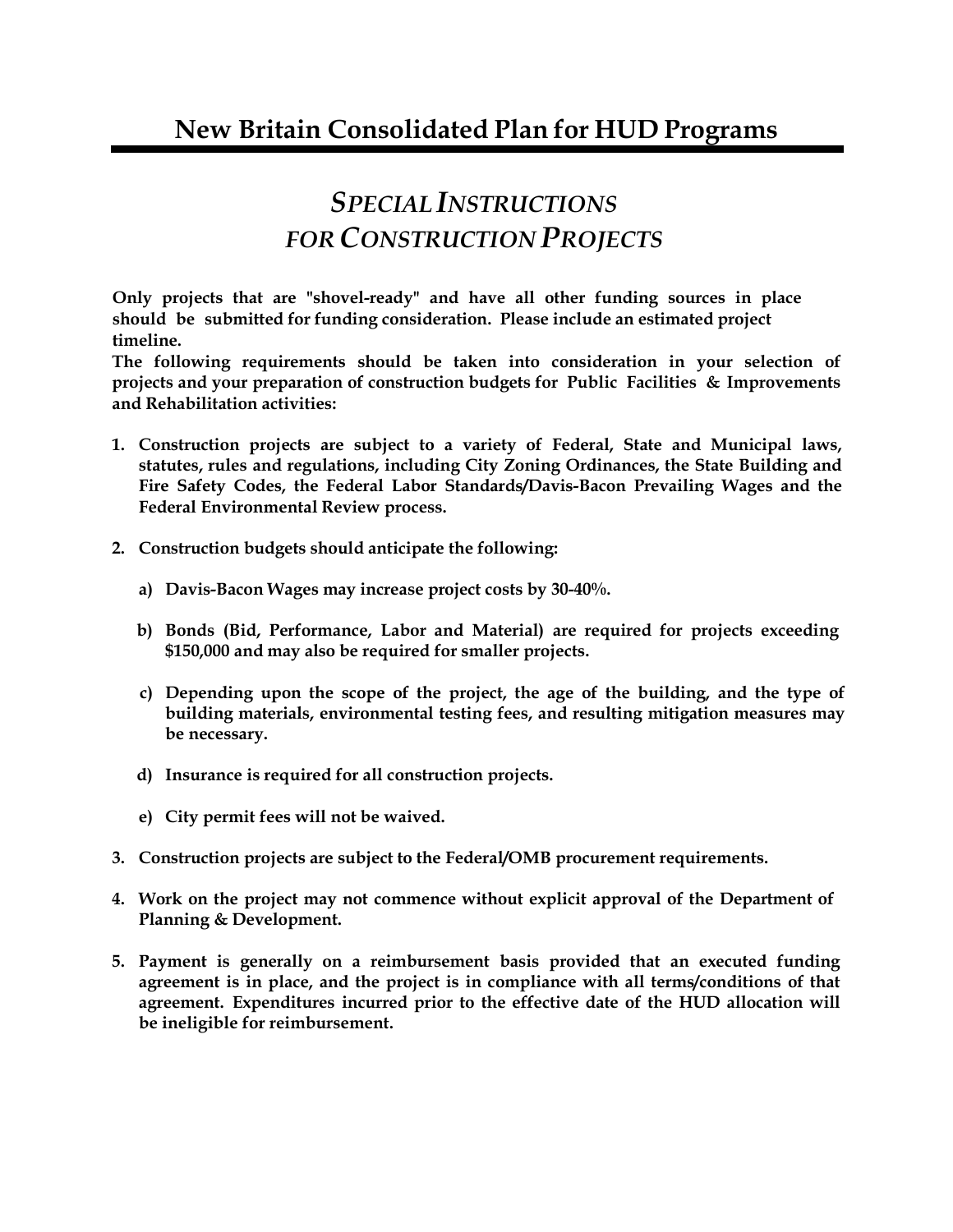## **PROPOSAL NARRATIVEINSTRUCTIONS**

*Provide the following information in narrative form, not to exceed 6 pages.*

#### **JUSTIFICATION**

- **Describe the need for this project. Quantify the magnitude of the problem that will be addressed.**
- **Explain how the project will meet one of the following HUD objectives:**
	- **Benefit to Low- and Moderate-Income Persons**
	- **Prevention or Elimination of Slums or Blight**
- **Discuss how your organization is appropriate for carrying out this project.**

#### **PROJECTDESCRIPTION**

- **State the specific goals and objectives of the proposed project.**
- **Identify specific activities to be undertaken or services to be provided. Describe what will be done, by whom, how and when.**
- **Comment on how this project proposes a solution that is unique from other programs or services that are currently available in the City OR how this project involves collaborative efforts with other service providers. Priority funding consideration will be given to those projects that demonstrate cost savings and greater effectiveness through collaborative efforts.**

#### **IMPACT**

- **Quantify the proposed accomplishments and anticipated benefits. (for example, number of persons or families to be served, number of buildings to be renovated, etc.)**
- **Describe the measures by which you will determine the success of the project towards meeting goals.**
- **Discuss how the project contributes to neighborhood revitalization.**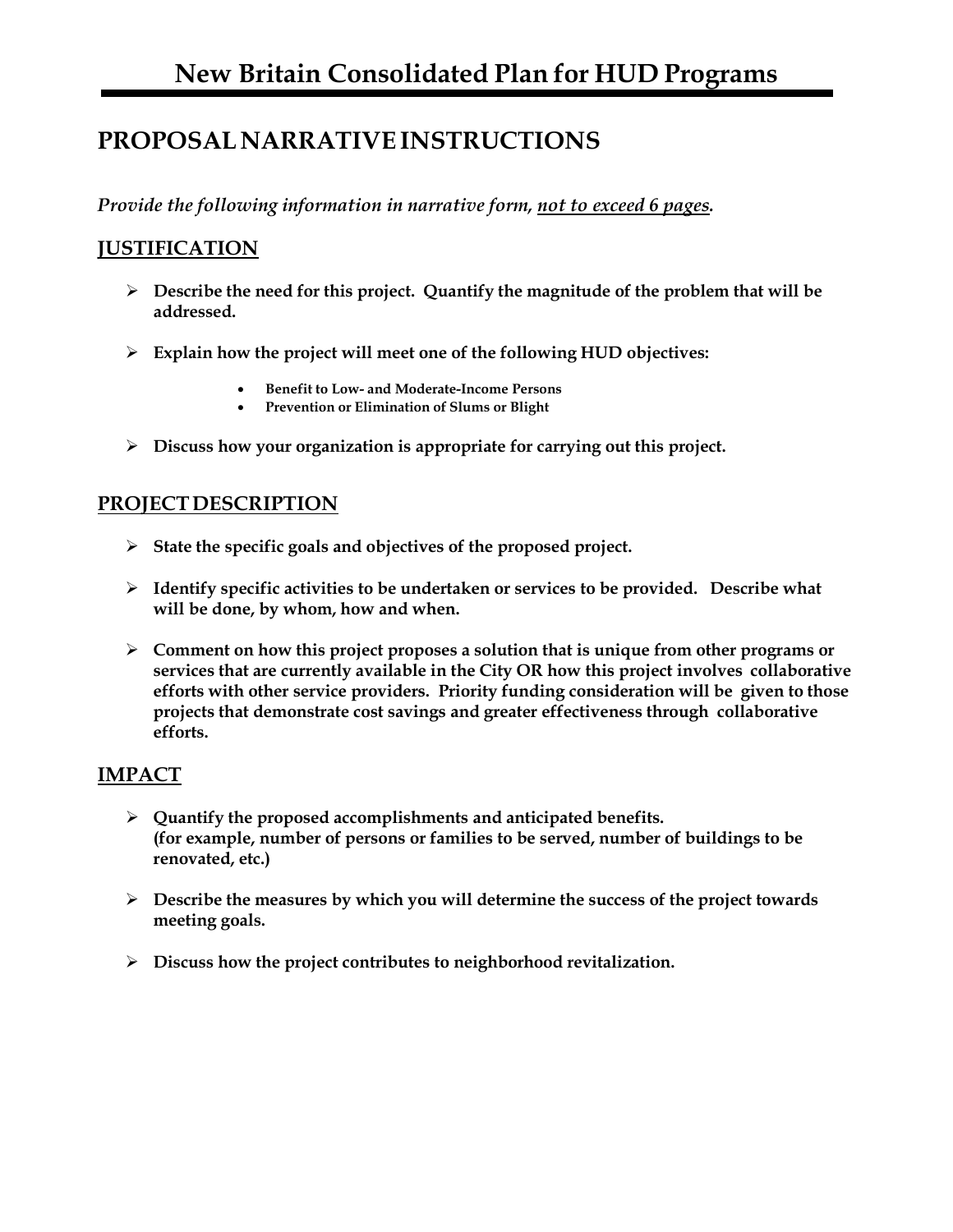## **2022**

## **Consolidated Plan for HUD Programs APPLICATION FORM**

| <b>Project Title:</b>    |                                                                                                                                                              |
|--------------------------|--------------------------------------------------------------------------------------------------------------------------------------------------------------|
| <b>Project Location:</b> |                                                                                                                                                              |
| <b>Amount Requested:</b> |                                                                                                                                                              |
| <b>Project Summary:</b>  |                                                                                                                                                              |
| Name of Applicant:       |                                                                                                                                                              |
| <b>Full Address:</b>     |                                                                                                                                                              |
| <b>Contact Person:</b>   |                                                                                                                                                              |
| <b>Phone Number:</b>     |                                                                                                                                                              |
| <b>Email Address:</b>    |                                                                                                                                                              |
| <b>Employer ID No.:</b>  |                                                                                                                                                              |
| IRS Tax Exempt No.:      |                                                                                                                                                              |
| <b>DUNS No.:</b>         |                                                                                                                                                              |
| <b>Check One:</b>        | Project is ongoing and was previously allocated HUD funds<br>Project is ongoing but has not been allocated HUD funds<br>Project is a new service or activity |
| <b>Application For</b>   | <b>Community Development Block Grant Funds</b>                                                                                                               |
| (Check One):             | <b>Emergency Solutions Grant Program Funds</b><br><b>HOME Program Funds</b>                                                                                  |
| <b>Organization Type</b> | Non-Profit<br>Public Agency<br>Institution of Higher Learning                                                                                                |
| Check all that Apply:    | Faith-Based<br>For-Profit                                                                                                                                    |

*I, the authorized representative of the applicant, certify that the information provided in this application is correct to the best of my knowledge and that, if funded; the applicant will comply with all applicable requirements, including the City of New Britain Ordinances, Section 2-199, "Discrimination Prohibited."*

Signed Date

Printed Name and Title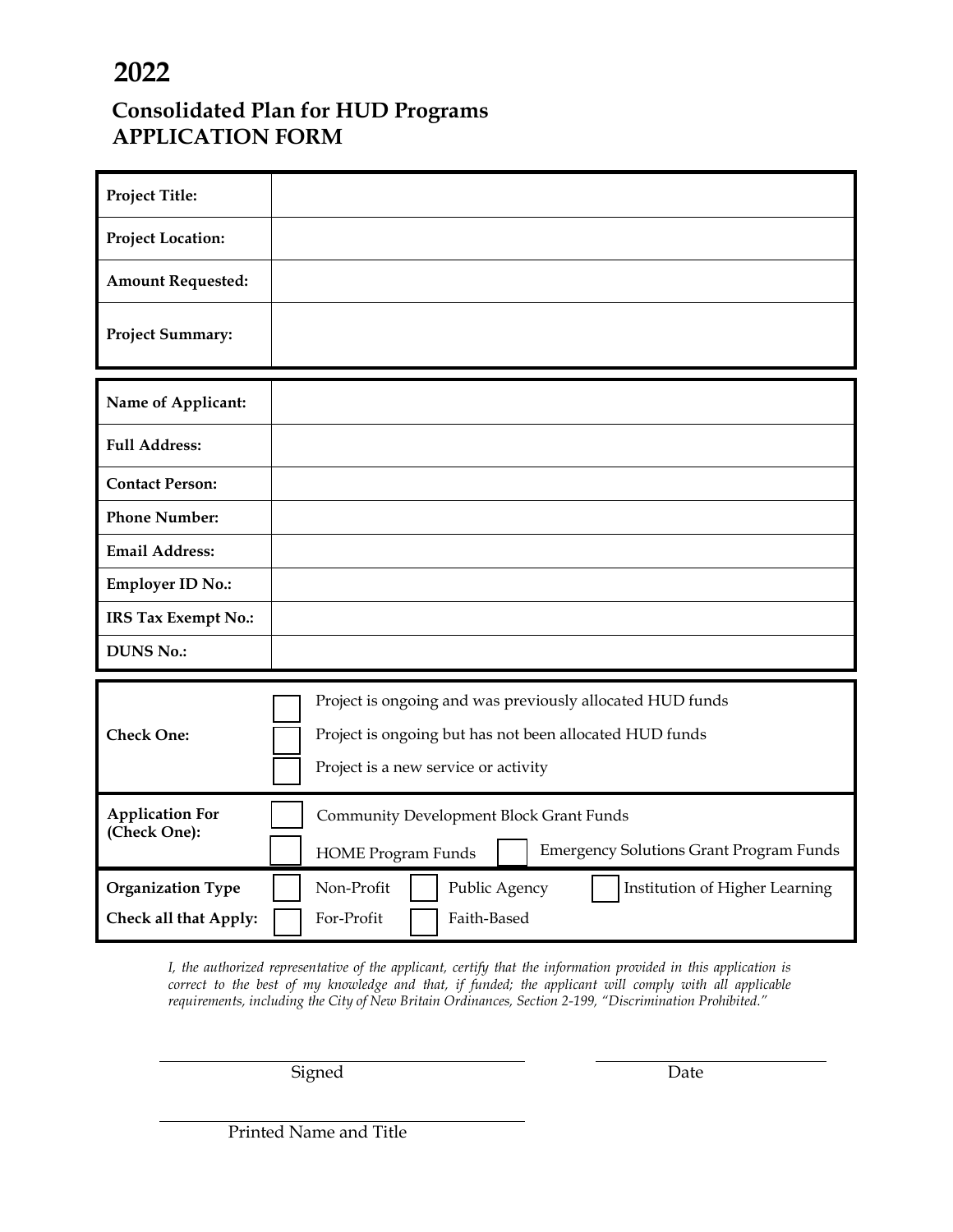## **2022**

## **Consolidated Plan for HUD Programs BUDGET FORM - Page 1**

#### **I. PROGRAM BUDGET**

**Project Title:**

|                                         | <b>HUD Funds</b><br>Requested | <b>Other Sources</b> | <b>Total</b>     |
|-----------------------------------------|-------------------------------|----------------------|------------------|
| <b>Administrative Overhead</b>          |                               |                      |                  |
|                                         |                               |                      |                  |
| <b>Salaries</b>                         |                               |                      | \$0.00           |
| <b>FICA</b>                             |                               |                      | \$0.00           |
| Fringes                                 |                               |                      | \$0.00           |
| Accounting                              |                               |                      | \$0.00           |
| Audit                                   |                               |                      | \$0.00           |
|                                         |                               |                      | \$0.00           |
|                                         |                               |                      | \$0.00           |
|                                         |                               |                      | \$0.00           |
| <b>Administrative Overhead Subtotal</b> | \$0.00                        | \$0.00               | \$0.00           |
|                                         |                               |                      |                  |
| Salaries - list positions to            |                               |                      |                  |
| be paid with HUD funds                  |                               |                      |                  |
|                                         |                               |                      | \$0.00           |
|                                         |                               |                      | \$0.00           |
|                                         |                               |                      | \$0.00           |
|                                         |                               |                      | \$0.00           |
| <b>Other Salaries</b>                   |                               |                      |                  |
| <b>FICA</b>                             |                               |                      | \$0.00<br>\$0.00 |
| Fringes                                 |                               |                      | \$0.00           |
| Contractual Services                    |                               |                      | \$0.00           |
| Equipment                               |                               |                      | \$0.00           |
| Insurance                               |                               |                      | \$0.00           |
| Printing                                |                               |                      | \$0.00           |
| Postage                                 |                               |                      | \$0.00           |
| Rent                                    |                               |                      | \$0.00           |
| Supplies                                |                               |                      | \$0.00           |
| Telephone                               |                               |                      | \$0.00           |
| <b>Utilities</b>                        |                               |                      | \$0.00           |
|                                         |                               |                      | \$0.00           |
|                                         |                               |                      | \$0.00           |
|                                         |                               |                      | \$0.00           |
| <b>TOTAL PROJECT COSTS*</b>             | \$0.00                        | \$0.00               | \$0.00           |

\*Please note, this page should show all costs of running the program, listed as HUD or Other.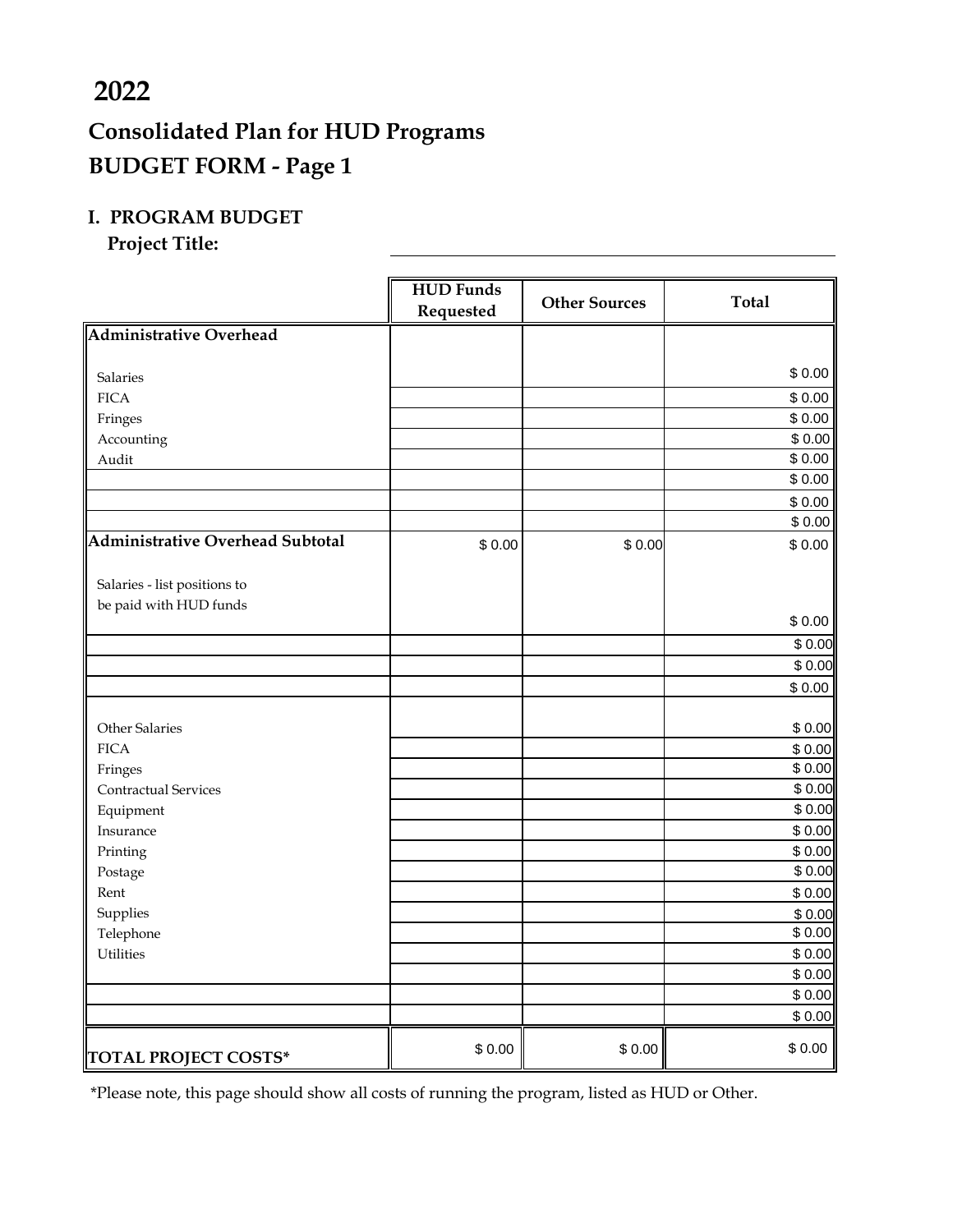# **Consolidated Plan for HUD Programs BUDGET FORM - Page 2**

#### **II. OTHER SOURCES**

| 2022                                                                                                        |        |  |                                             |               |               |
|-------------------------------------------------------------------------------------------------------------|--------|--|---------------------------------------------|---------------|---------------|
| <b>Consolidated Plan for HUD Programs</b>                                                                   |        |  |                                             |               |               |
| <b>BUDGET FORM - Page 2</b>                                                                                 |        |  |                                             |               |               |
| <b>II. OTHER SOURCES</b>                                                                                    |        |  |                                             |               |               |
| Identify the source and amount of the "Other Sources" on Page 1 (Column 3) contributing<br>to this program. |        |  |                                             |               |               |
| <b>Project Title:</b>                                                                                       |        |  |                                             |               |               |
|                                                                                                             |        |  |                                             |               |               |
|                                                                                                             |        |  |                                             |               |               |
|                                                                                                             |        |  | Chiley Federal Function<br>Statehoca Funchs | Private Funds |               |
| <b>SOURCE</b>                                                                                               |        |  |                                             | Other         | <b>AMOUNT</b> |
|                                                                                                             |        |  |                                             |               |               |
|                                                                                                             |        |  |                                             |               |               |
|                                                                                                             |        |  |                                             |               |               |
|                                                                                                             |        |  |                                             |               |               |
|                                                                                                             |        |  |                                             |               |               |
|                                                                                                             |        |  |                                             |               |               |
|                                                                                                             |        |  |                                             |               |               |
|                                                                                                             |        |  |                                             |               |               |
|                                                                                                             |        |  |                                             |               |               |
|                                                                                                             |        |  |                                             |               |               |
|                                                                                                             |        |  |                                             |               |               |
|                                                                                                             | Total* |  |                                             |               | \$0.00        |

\* Please note, this amount should at least equal the last row and third column (*Other Sources)* on Page 1 of the Budget Form. This means your program balances (i.e. the program expenses equal the program revenue).

**III. PROGRAM BUDGET PERIOD** *FROM: TO:*

#### **IV. AGENCY BUDGET**

Summarize below, or attach, the budget for your entire agency operations identifying all funding sources & indicating the beginning and ending dates of your fiscal year that covers your Program Budget Period.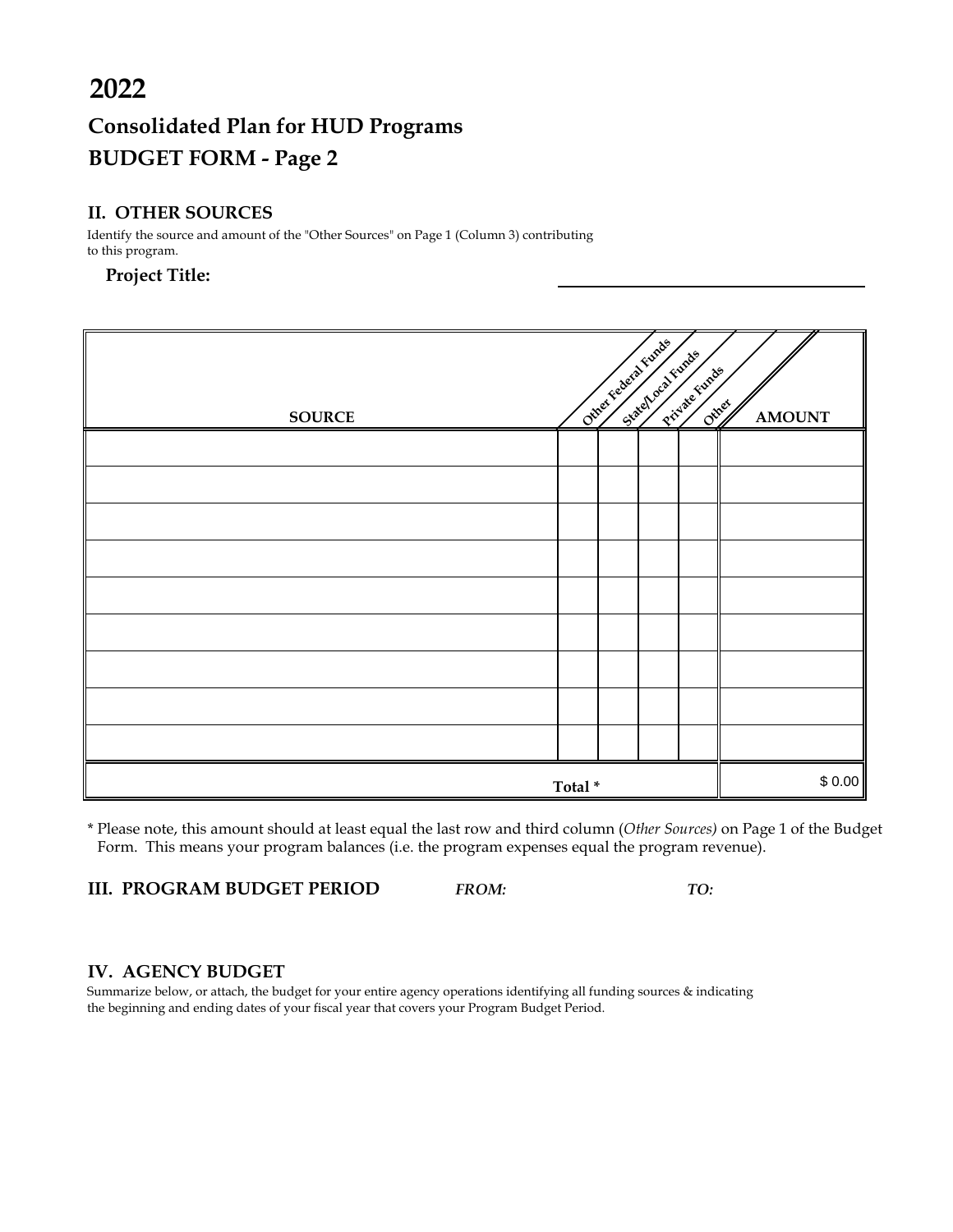## **Consolidated Plan for HUD Programs CONFLICT OF INTEREST 2022**

## **Certification**

I, the authorized representative of the applicant for HUD funding from the City of New Britain, hereby certify that the applicant has reviewed the Conflict of Interest regulations for the applicable HUD Program indicated below: *(Check all Programs under which you are submitting an application for funds and refer to attached regulations)* 

Community Development Block Grant Program, Regulations at 24 CFR 570.611

HOME Program, Regulations at 24 CFR 92.356

**Emergency Solutions Grant at 24 CFR 576.404** 

I further certify that it has been determined that: (*Check one)* 



No prohibited conflicts of interest exist pertaining to this organization's application for HUD funds from the City of New Britain, or

All possible conflicts of interest have been identified in the Disclosure section below.

| Signed:       |  |
|---------------|--|
| Printed Name: |  |
| Title:        |  |
| Date:         |  |

**Disclosure**<br>Identify below **any and all possible** conflicts of interest pertaining to your organization's application for HUD funds from the City of New Britain. For any persons identified, the City, in consultation with HUD, will determine if a conflict exists and will consult as appropriate with HUD to determine if an exception can be granted.

| Name of Person | Title | Function | Nature of Conflict |
|----------------|-------|----------|--------------------|
|                |       |          |                    |
|                |       |          |                    |
|                |       |          |                    |
|                |       |          |                    |
|                |       |          |                    |
|                |       |          |                    |
|                |       |          |                    |

## Required Attachment

Attach the applicant organization's list of Directors/Corporators including names and addresses.